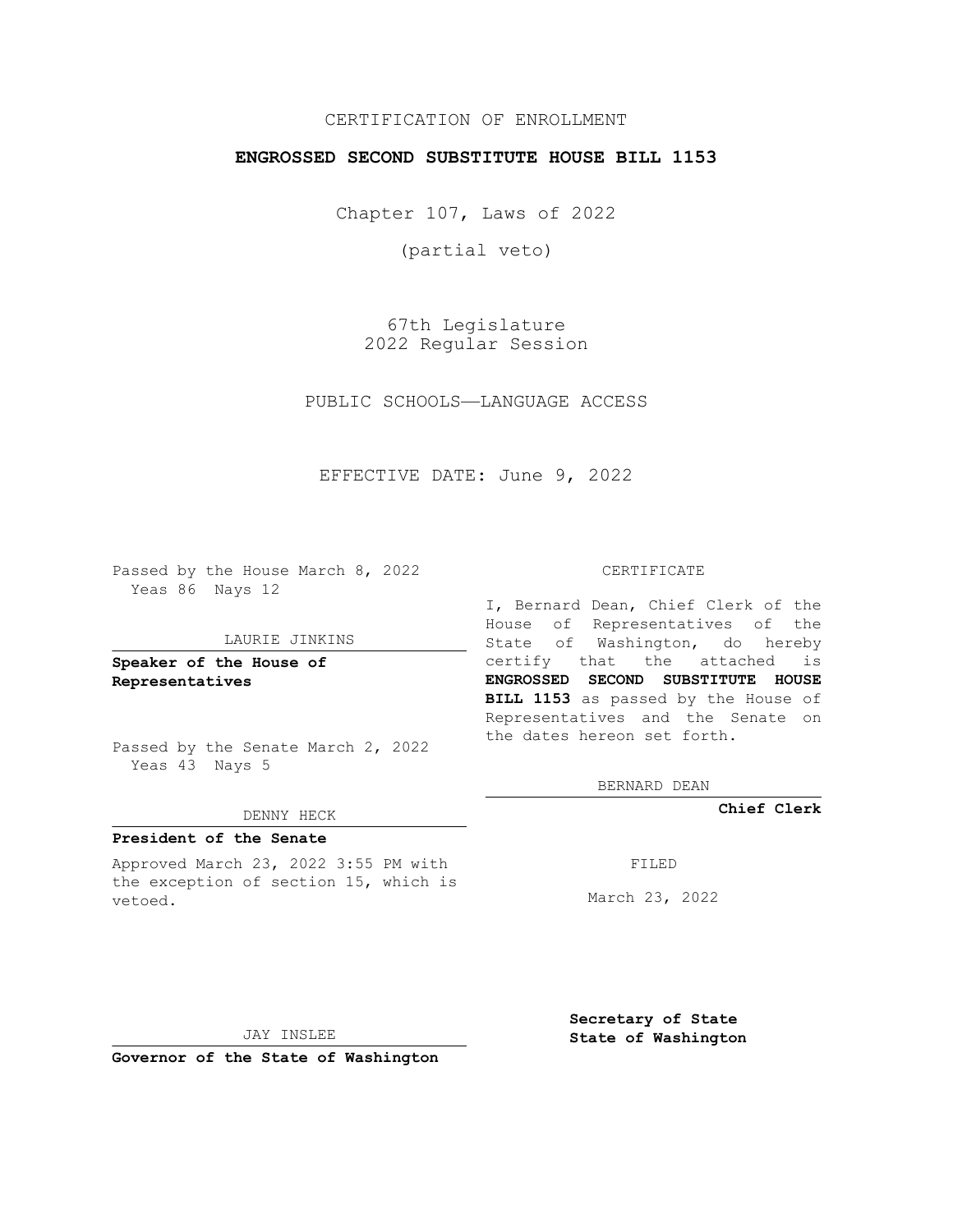### **ENGROSSED SECOND SUBSTITUTE HOUSE BILL 1153**

AS AMENDED BY THE SENATE

Passed Legislature - 2022 Regular Session

## **State of Washington 67th Legislature 2022 Regular Session**

**By** House Appropriations (originally sponsored by Representatives Orwall, Gregerson, Davis, Hackney, Macri, Callan, Pollet, Ramos, Bergquist, Thai, J. Johnson, Simmons, and Valdez)

READ FIRST TIME 02/01/22.

 AN ACT Relating to language access in public schools; adding a new section to chapter 28A.710 RCW; adding a new section to chapter 72.40 RCW; adding a new chapter to Title 28A RCW; creating new 4 sections; and repealing RCW 28A.155.230.

BE IT ENACTED BY THE LEGISLATURE OF THE STATE OF WASHINGTON:

NEW SECTION. **Sec. 1.** (1) The legislature finds that:

 (a) It is the policy of the state to welcome and encourage the presence of diverse cultures and the use of diverse languages and modalities of communication in business, government, and private affairs in this state. To this end, the state has developed interpreter credentialing programs for court, medical, and social 12 service settings.

 (b) According to a report from the United States department of education, 50 years of research has shown that family engagement has beneficial impacts on student grades, test scores, drop-out rates, students' sense of competence, and beliefs about the importance of education. In Washington, many students' family members have language access barriers because they prefer to communicate in a language other than English or require communication assistance services. Washington public schools' ability to effectively communicate with students and their family members who have language access barriers

p. 1 E2SHB 1153.SL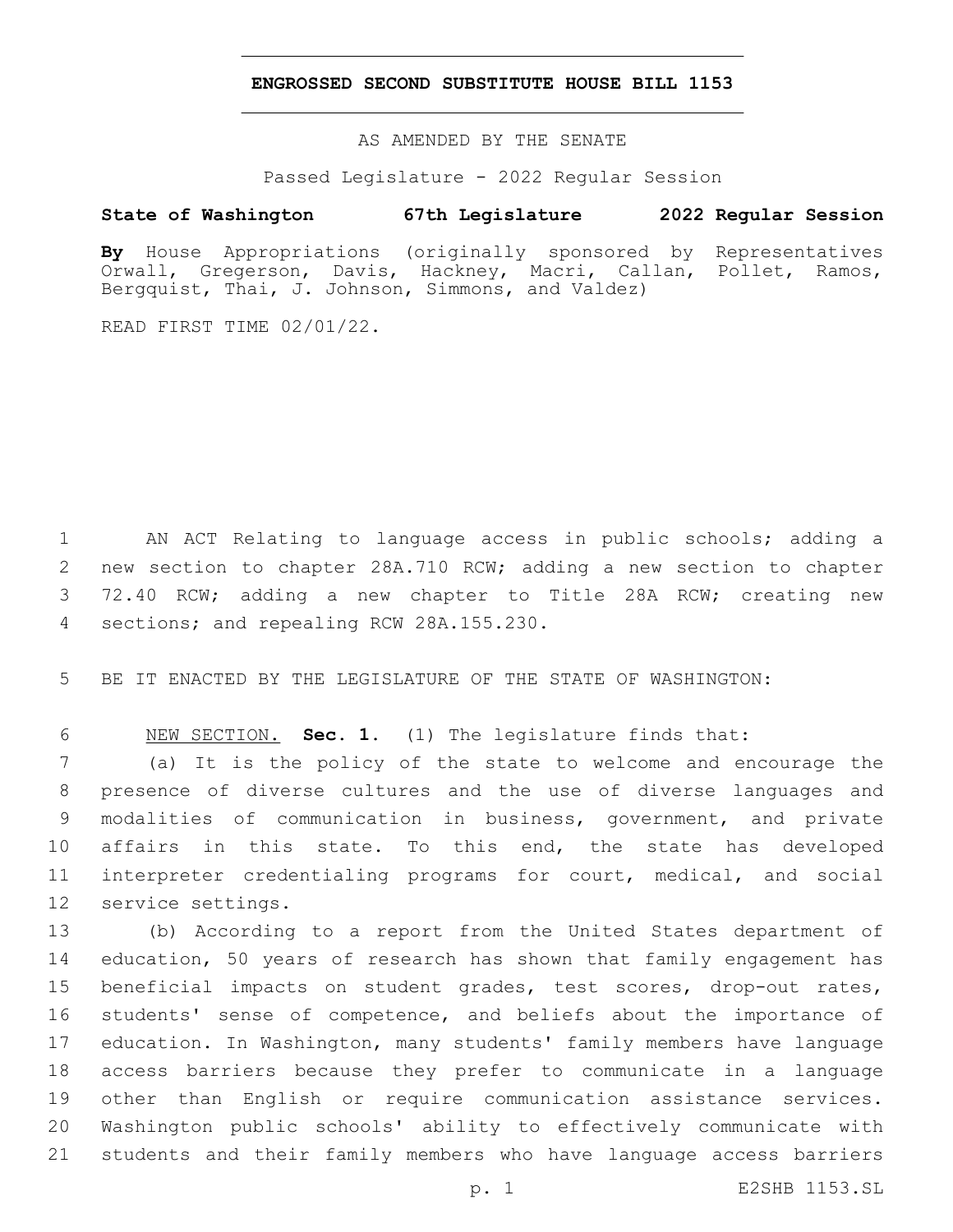plays a vital role in reducing educational opportunity gaps. Failure to provide language access hinders communication between schools and families, which leads to long-term economic costs when a substantial fraction of the students in Washington are not able to realize their 5 full potential.

 (c) Effective two way communication between school staff and student's families in educational settings outside the classroom is not taking place for a variety of reasons, including: (i) Some school districts do not consistently assess the language needs of their communities or consistently evaluate the effectiveness of their language access services; (ii) resources, including time and money, are often not prioritized to engage families with language access 13 barriers; and even when language access is a priority, some districts do not know the best practices for engaging families with language access barriers; (iii) school staff are often not trained on how to engage families with language access barriers, how to engage and use interpreters in educational settings outside the classroom, or when to provide translated documents; and (iv) there are not enough interpreters qualified to work in educational settings outside the 20 classroom.

 (d) Providing meaningful, equitable language access to students and their family members who have language access barriers is not only a civil right, but will help students meet the state's basic education goals under RCW 28A.150.210 resulting in a decrease in the educational opportunity gap between learners with language access 26 barriers and other students, because student outcomes improve when families are engaged in their student's education.

 (2) Therefore, the legislature intends to require public schools to implement a language access plan and program for culturally responsive, systemic family engagement developed through meaningful stakeholder engagement. The legislature intends to provide training, tools, and other technical assistance to public schools to support the development, implementation, and evaluation of their language access plans and programs. In addition, the legislature intends to direct the development and implementation of credentialing for spoken and sign language interpreters for students' families in educational settings outside the classroom, with the goal of creating a professional interpreter workforce guided by a code of ethics and standards of practice. Finally, the legislature intends to establish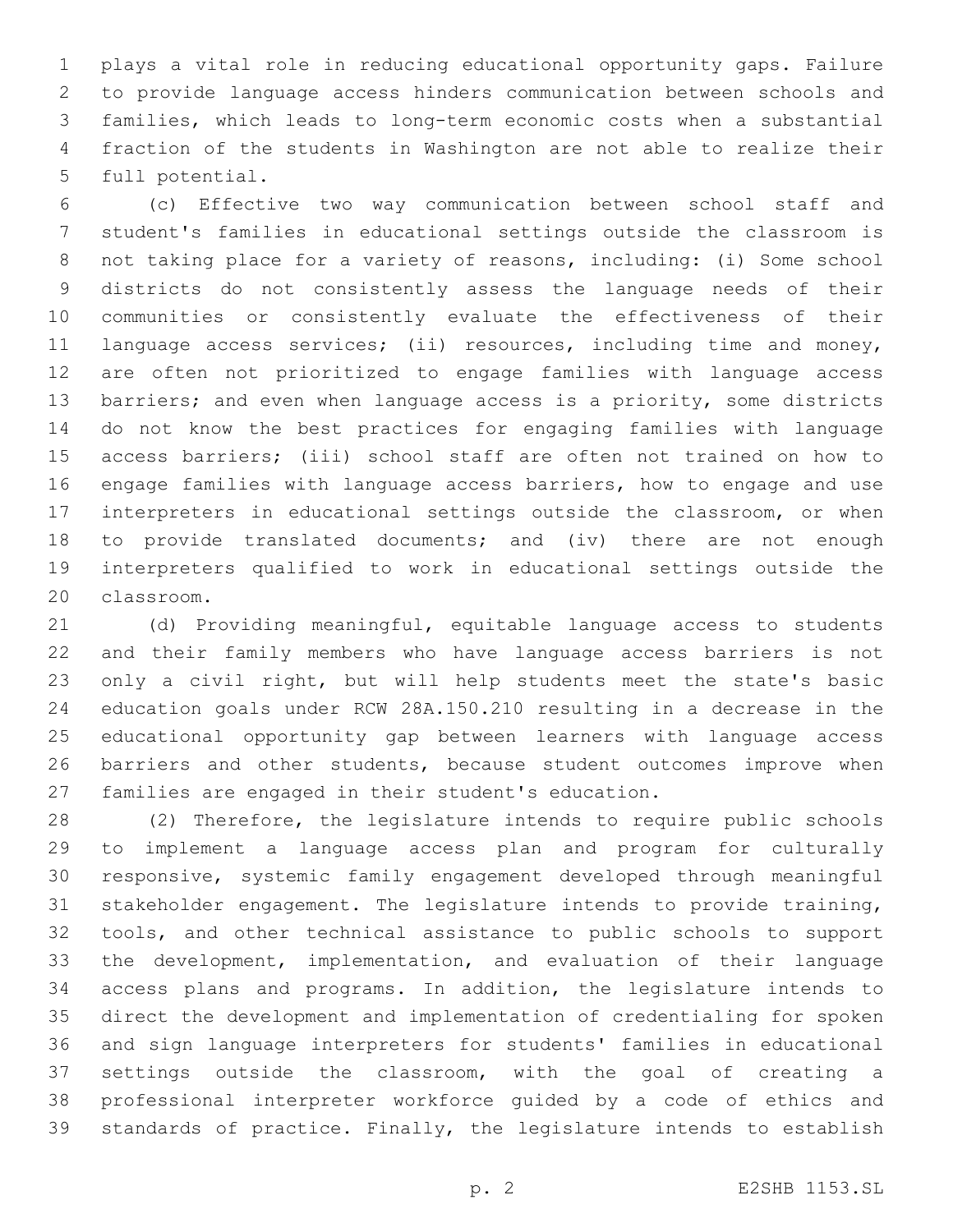an ongoing advisory committee to guide, monitor, and report on the 2 implementation of these new policies.

 NEW SECTION. **Sec. 2.** The definitions in this section apply throughout this chapter unless the context clearly requires otherwise.

 (1) "Interpreter" means a spoken language or sign language interpreter working in a public school, as defined in RCW 28A.150.010, to interpret for students' families, students, and communities in educational settings outside the classroom.

 (2) "Qualified interpreter" means an interpreter who is able to interpret effectively, accurately, and impartially, both receptively and expressively using any necessary specialized vocabulary until the office of the superintendent of public instruction and the Washington professional educator standards board establish a different 15 definition in rule making.

 (3) "2020 and 2021 reports of the language access work group" means the reports of the language access work group created by section 2, chapter 256, Laws of 2019, and reconvened and expanded by 19 section 501(3)(g), chapter 334, Laws of 2021.

 NEW SECTION. **Sec. 3.** The principles of an effective language access program for culturally responsive, systemic family engagement are as follows:

 (1) Accessibility and equity. Schools provide access to all; two- way communication is a priority and is woven into the design of all 25 programs and services;

 (2) Accountability and transparency. The language access program and decision-making processes at all levels are: Open, accessible, and useable to families; proactive, not reactive; continuously 29 improved based on ongoing feedback from families and staff; and 30 regulated by a clear and just complaint process;

 (3) Responsive culture. Schools are safe, compassionate places where each family's opinions are heard, needs are met, and contributions are valued. School staff are humble and empathetic 34 towards families; and

 (4) Focus on relationships. Schools seek to relate to families on an individual level, building trust through respectful relationships that recognize the unique strengths that each family and student possesses.38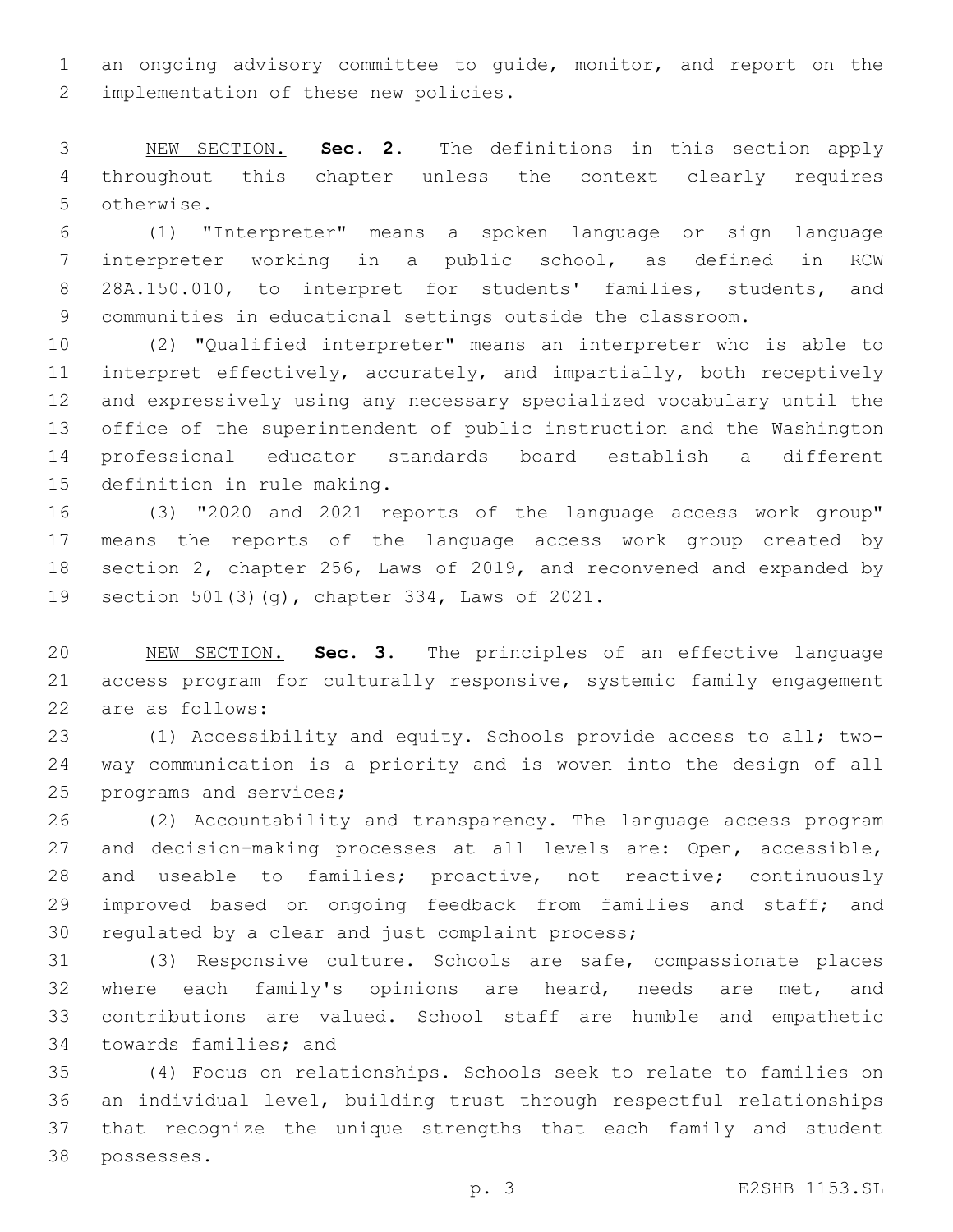NEW SECTION. **Sec. 4.** (1) The center for the improvement of student learning established in RCW 28A.300.130 must implement a language access technical assistance program for culturally responsive, systemic family engagement that meets the requirements of this section.

 (2) Subject to the availability of amounts appropriated for this specific purpose, the language access technical assistance program 8 must:

 (a) Adhere to the principles of an effective language access program for culturally responsive, systemic family engagement 11 established in section 3 of this act;

 (b) Provide training and technical assistance to support the implementation of language access programs for culturally responsive, systemic family engagement required under sections 5 and 8 of this 15 act;

 (c) Develop and maintain training modules for interpreters on interpreting for students' families and students in educational 18 settings outside the classroom;

 (d) Develop, periodically update, and publish a language access 20 toolkit that includes the following resources:

 (i) A self-assessment for evaluating the provision of language 22 access services;

 (ii) A guide for the development, implementation, and evaluation 24 of a language access policy, procedures, and plan that meets the specific needs of families and the community;

 (iii) Best practices for using interpreter services provided by 27 dual role staff and contract interpreters, for using remote 28 interpretation, and for translating documents;

 (iv) Language access service evaluation templates for spoken and 30 sign languages;

 (v) Information for students' families about their language access rights, translated into English, Spanish, and at least the next nine languages most commonly used by students and their 34 families; and

 (vi) Sample job description of school district language access coordinators and building points of contact for language access 37 services;

 (e) Develop, periodically update, and publish bilingual 39 glossaries of education terminology;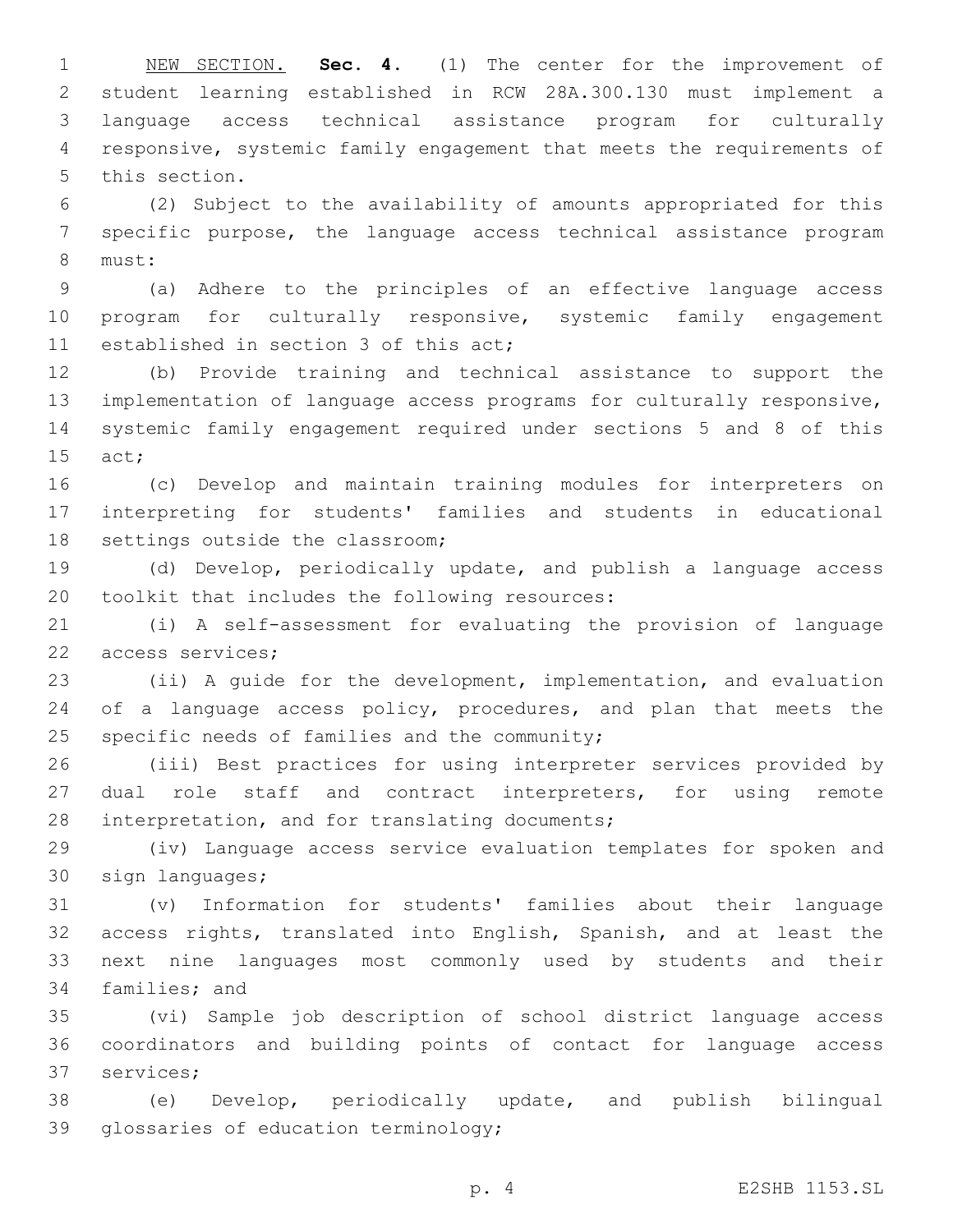(f) Analyze and publish language access and language access service information submitted as required under section 6 of this act. In addition to disaggregation by the student race and ethnicity categories and subcategories described in RCW 28A.300.042 (1) and (3), the published information must be disaggregated, to the extent possible, by language, school district and school, type of meeting, 7 and other demographics or categories; and

 (g) Provide staff support for the language access advisory 9 committee established in section 10 of this act.

 (3) The activities of and resources provided by the language access technical assistance program must take into consideration the recommendations in the 2020 and 2021 reports of the language access 13 work group.

 NEW SECTION. **Sec. 5.** (1) Each school district must designate a language access liaison to facilitate district compliance with state and federal laws related to family engagement, including the requirements under this section and section 6 of this act. If a school district has a language access coordinator with duties as described in subsection (4)(c) of this section, the language access coordinator may also be the language access liaison.

 (2) By October 1, 2022, each school district must adopt a language access policy and procedures that adheres to the principles of an effective language access program for culturally responsive, systemic family engagement established in section 3 of this act and incorporates the model policy and procedures described in section 9 26 of this act.

 (3) Beginning with the 2023-24 school year, each school district must implement a language access program for culturally responsive, systemic family engagement. Implementation of a language access program requires that a school district, at a minimum, complete the 31 following activities:

 (a) Adopt a language access plan that outlines how the school district identifies language access needs, allocates resources, establishes standards for providing language access services, and monitors the effectiveness of the language access program;

 (b) Administer the self-assessment for evaluating the provision of language access services, which is part of the toolkit described 38 in section 4 of this act;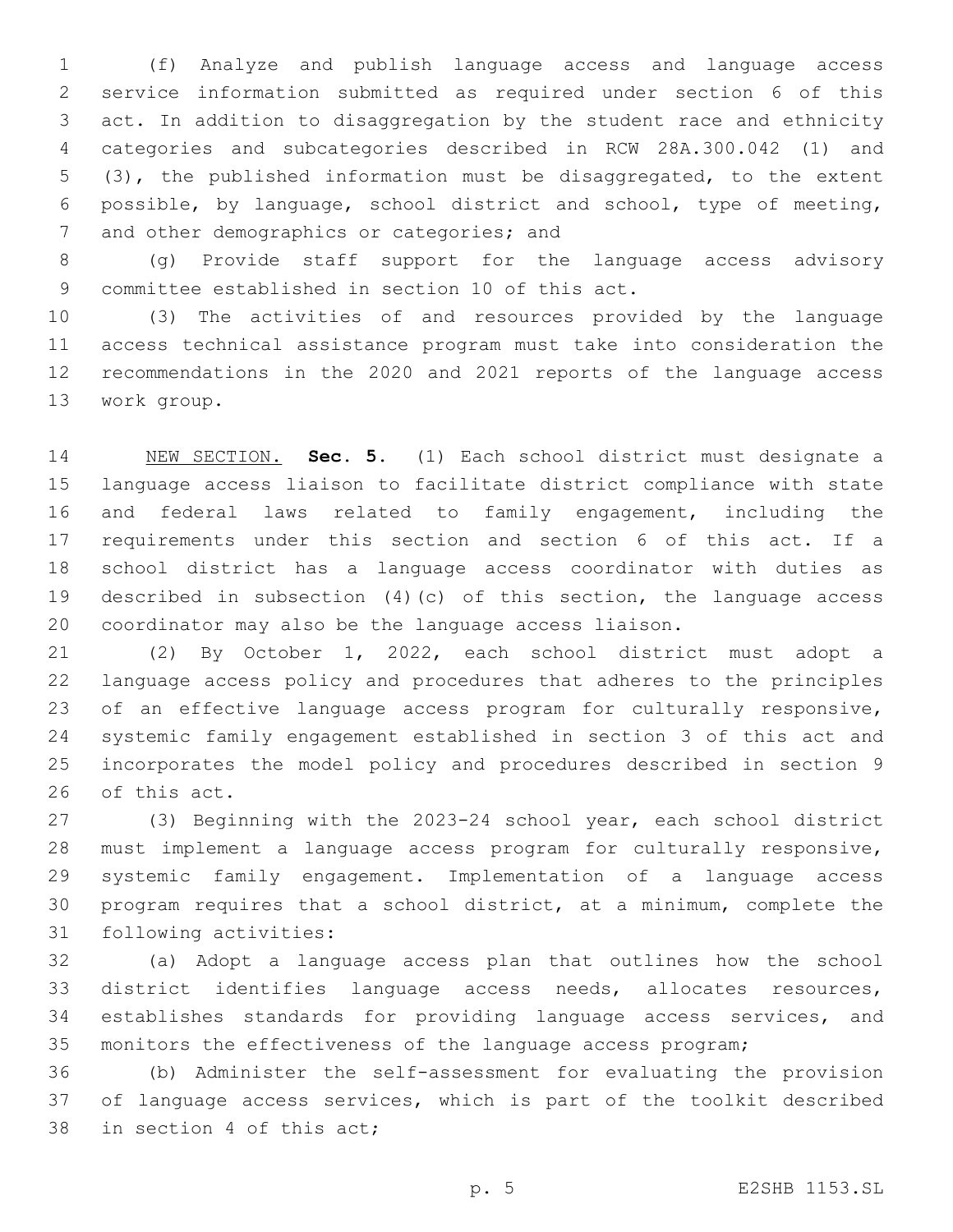(c) Use the guide for the development, implementation, and evaluation of a language access policy, procedures, and plan, which is part of the toolkit described in section 4 of this act. The processes for developing and evaluating the language access policy, procedures, and plan must engage staff, students' families, and other community members in ways likely to result in timely and meaningful feedback, for example partnering with community based organizations and providing translation and interpretation in common languages 9 understood by students' families;

 (d) Review, periodically, the language access policy and procedures adopted as required under subsection (2) of this section to incorporate updates made to the model policy and procedures 13 described in section 9 of this act;

 (e) Collaborate with community-based organizations on how to work 15 effectively with interpreters; and

 (f) Review, update, and publish, at least annually, information about the school district's language access plan, policy and procedures, and language access services, including the need for, and spending on, language access services. The information must include notice to families about their right to free language access services and the contact information for any school district language access coordinator and any building points of contact for language access services. The information must be translated into common languages 24 understood by students' families.

 (4)(a) Except as required under (b) of this subsection, school districts are encouraged to have a language access coordinator with 27 the duties described in (c) of this subsection.

 (b) Beginning with the 2023-24 school year, school districts with at least 50 percent English learner enrollment or greater than 75 languages used by students or families must either: (i) Have a full- time language access coordinator with the duties described in (c) of this subsection; or (ii) annually report to the office of the superintendent of public instruction the total number of hours school district staff spent performing the language access coordinator duties described in (c) of this subsection and other information as required by the office of the superintendent of public instruction.

 (c) The duties of the school district language access coordinator are to: (i) Serve as the primary contact for families, community members, school district staff responsible for monitoring compliance with chapter 28A.642 RCW, the office of the superintendent of public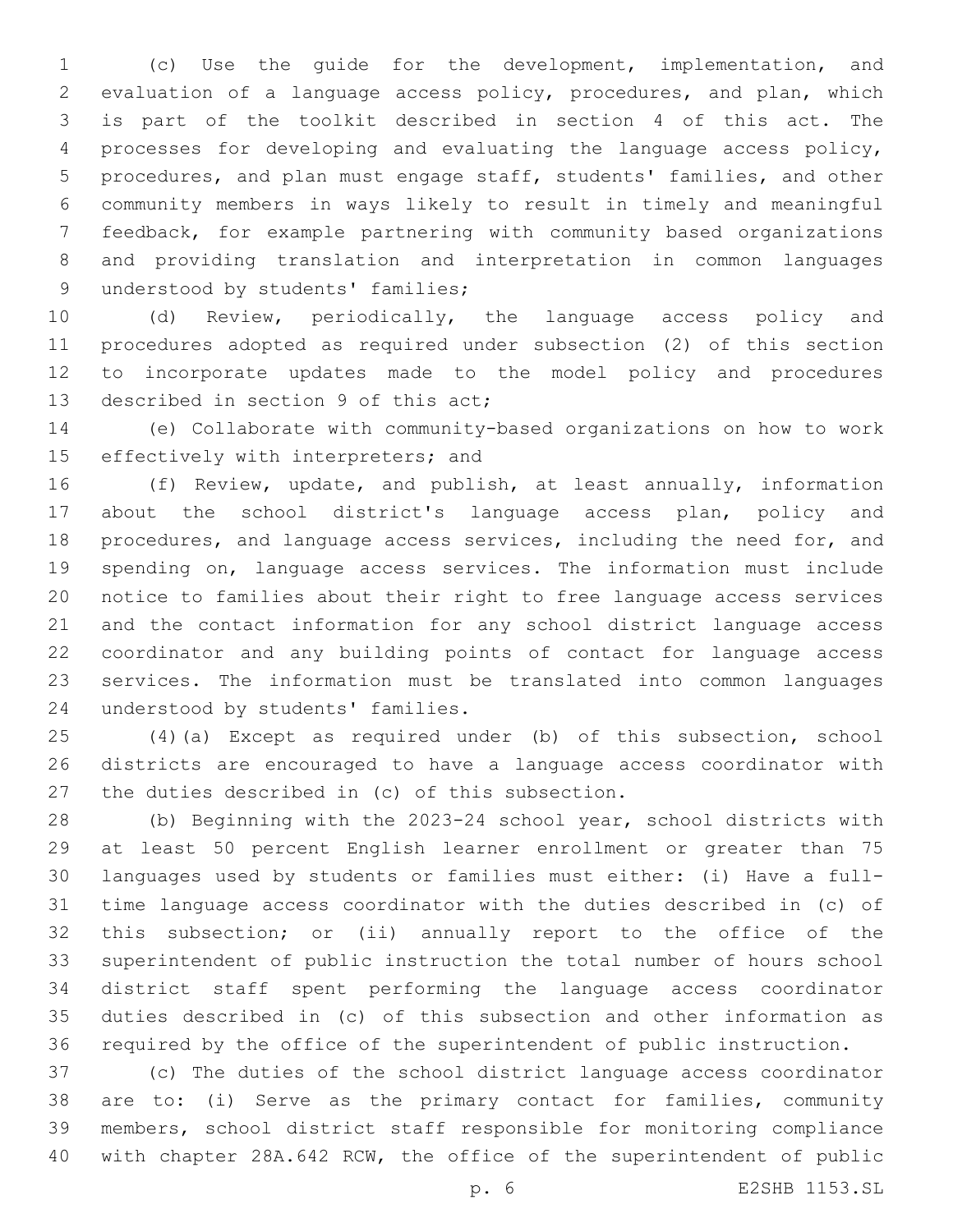instruction, and the office of the education ombuds on issues related to language access needs and language access services; (ii) collaborate with any building points of contact for language access services; (iii) receive training and technical assistance provided under section 4 of this act; and (iv) deliver language access 6 training and support to school district staff.

 (5) The requirements in this section do not apply to school districts with both fewer than 1,000 enrolled students and less than 9 10 percent English learner enrollment.

 NEW SECTION. **Sec. 6.** (1) School districts must annually collect the following language access and language access service information for use by the school district:

 (a) The language in which each student and student's family 14 prefers to communicate;

 (b) Whether a qualified interpreter for the student's family was requested for and provided at meetings reported in the longitudinal student data system established under RCW 28A.300.500; and

(c) Other data on provision of language access services.

 (2) School districts must submit the information collected under subsection (1) of this section at the time and in the manner required by the office of the superintendent of public instruction.

 (3) Beginning in the 2023-24 school year, school districts must provide an opportunity for participants in each interpreted meeting to provide feedback on the effectiveness of the interpretation and 25 the provision of language access services.

 NEW SECTION. **Sec. 7.** A new section is added to chapter 28A.710 27 RCW to read as follows:

 Sections 5 and 6 of this act govern school operation and management under RCW 28A.710.040 and apply to charter schools 30 established under this chapter.

 NEW SECTION. **Sec. 8.** A new section is added to chapter 72.40 32 RCW to read as follows:

 The center for deaf and hard of hearing youth and the state school for the blind must comply with the requirements in sections 5 35 and 6 of this act.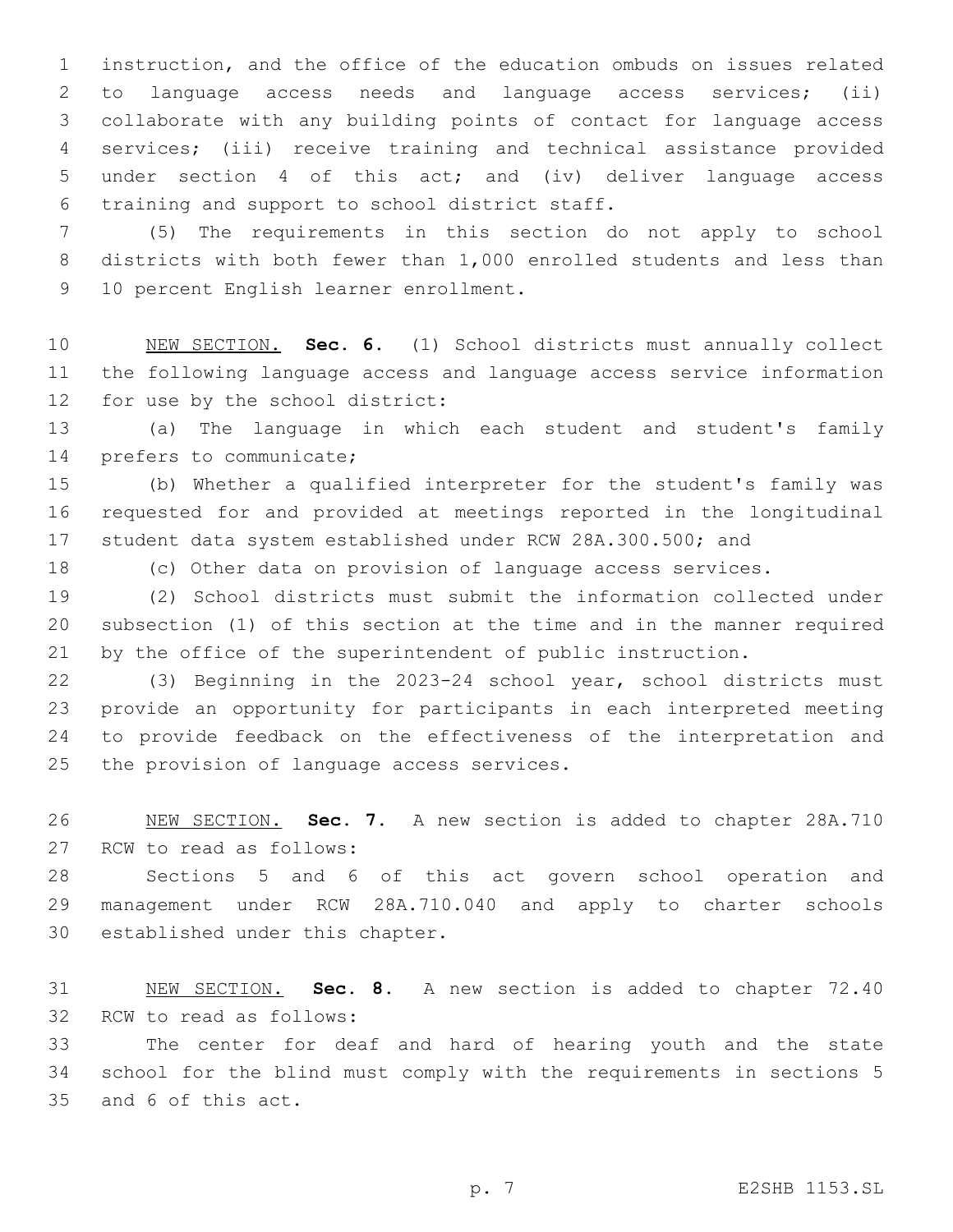NEW SECTION. **Sec. 9.** (1) By August 1, 2022, and periodically thereafter, the Washington state school directors' association must collaborate with the office of the superintendent of public instruction to update a model policy and procedures for implementing a language access program for culturally responsive, systemic family engagement.

 (a) When updating the model policy and procedures, the Washington state school directors' association must perform a racial equity impact analysis that involves the community.9

 (b) The model policy and procedure must include procedures for the school district board of directors to annually review the spending on and the need for language access services.

 (c) The model policy and procedure must address procedures for effective communication with students' families who are deaf, deaf and blind, blind, hard of hearing, or need other communication 16 assistance.

 (d) The elements of the model policy and procedures must take into consideration the recommendations in the 2020 and 2021 reports 19 of the language access work group.

 (2) The office of the superintendent of public instruction and the Washington state school directors' association must maintain the model policy and procedures on each agency's website, at no cost to 23 school districts.

 NEW SECTION. **Sec. 10.** (1) The office of the superintendent of public instruction shall establish the language access advisory committee to guide and monitor the implementation of this act and to recommend changes to requirements, policies, and procedures related to language access and language access services for students' families, students, and communities in educational settings outside the classroom.

 (2) At a minimum, the advisory committee must guide, monitor, and 32 make recommendations on the following topics:

 (a) The effectiveness of language access policies, procedures, 34 and programs;

 (b) Family and community engagement, with a focus on multicultural families, families whose students have multiple barriers to student achievement, and families least engaged with 38 their schools;

(c) The definition of "qualified interpreter";

p. 8 E2SHB 1153.SL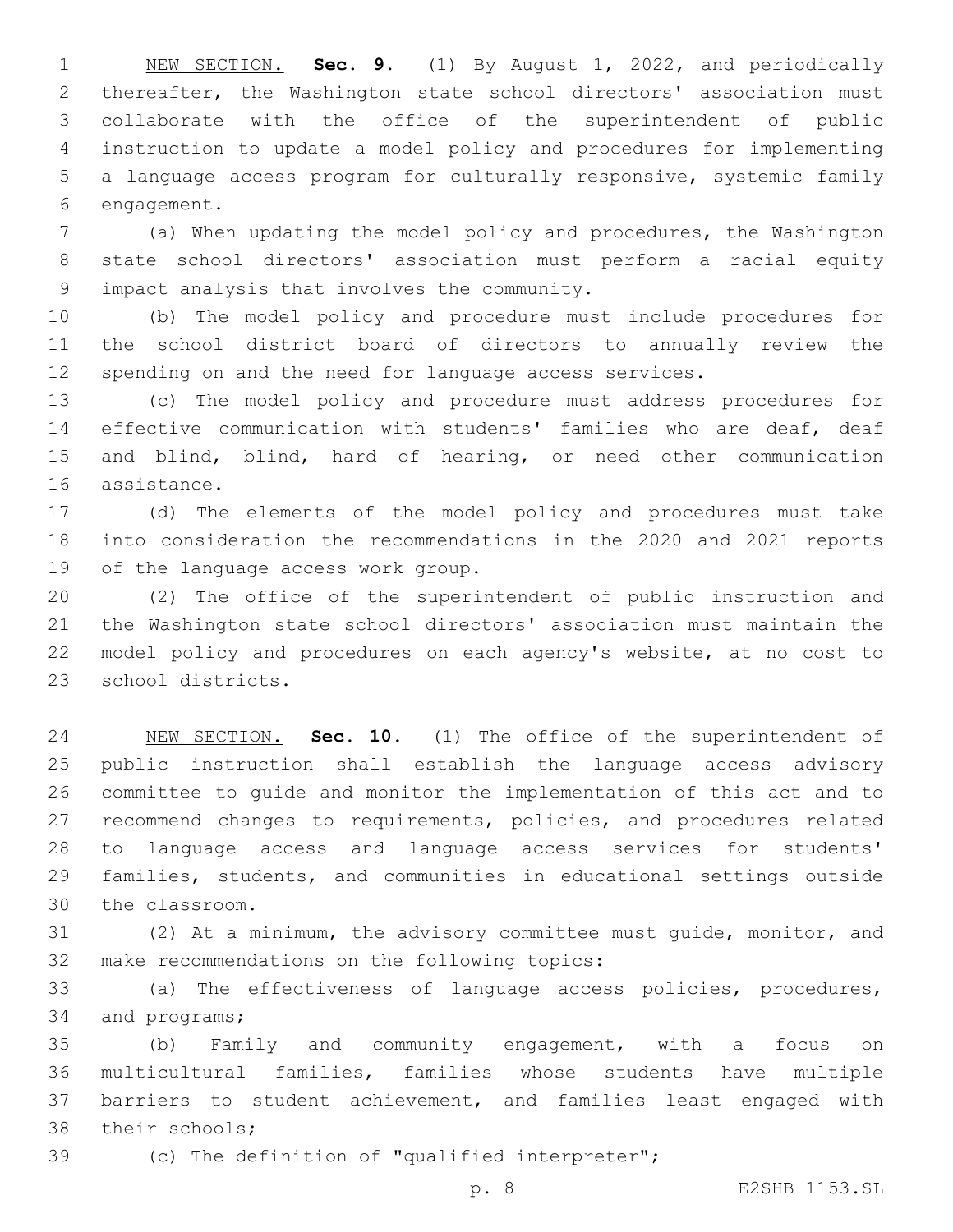- 
- (d) Supply of and demand for interpreters;1

(e) Training for interpreters;2

 (f) Credentialing requirements for interpreters, including a code 4 of professional conduct;

 (g) Grants to cover nonstate controlled interpreter credentialing 6 requirement costs;

 (h) Language access and language access service data collection 8 and analysis; and

 (i) Evidence-based practices regarding language access, including best practice for using state and federal funding to provide language 11 access services.

 (3)(a) The members of the advisory committee must include 13 representatives from spoken and sign language services users, community organizations that provide direct services to non-English speaking families, interpreters for students' families, interpreter preparation programs, advocacy organizations, schools, and school 17 districts.

 (b) Members of the advisory committee must be reimbursed for travel expenses in accordance with RCW 43.03.050 and 43.03.060. Subject to available funding and as determined by the office of the superintendent of public instruction, members of the advisory committee who do not receive compensation from their employer or contractor for attendance, either in person or virtually, at a meeting of the advisory committee are eligible for a stipend.

 (4) Staff support for the advisory committee must be provided by the language access technical assistance program described in section 4 of this act, except with respect to credentialing requirements for interpreters, for which staff support must also be provided by the 29 Washington professional educator standards board.

 (5) The advisory committee must collaborate with the Washington professional educator standards board, the Washington state office of equity established in RCW 43.06D.020, the educational opportunity gap oversight and accountability committee created in RCW 28A.300.136, and other office of the superintendent of public instruction committees that focus on ensuring equity in access to opportunities 36 for all students.

 (6) By November 1, 2024, and periodically thereafter, the advisory committee must submit, in compliance with RCW 43.01.036, a report on implementation of this chapter to the office of the superintendent of public instruction, the Washington professional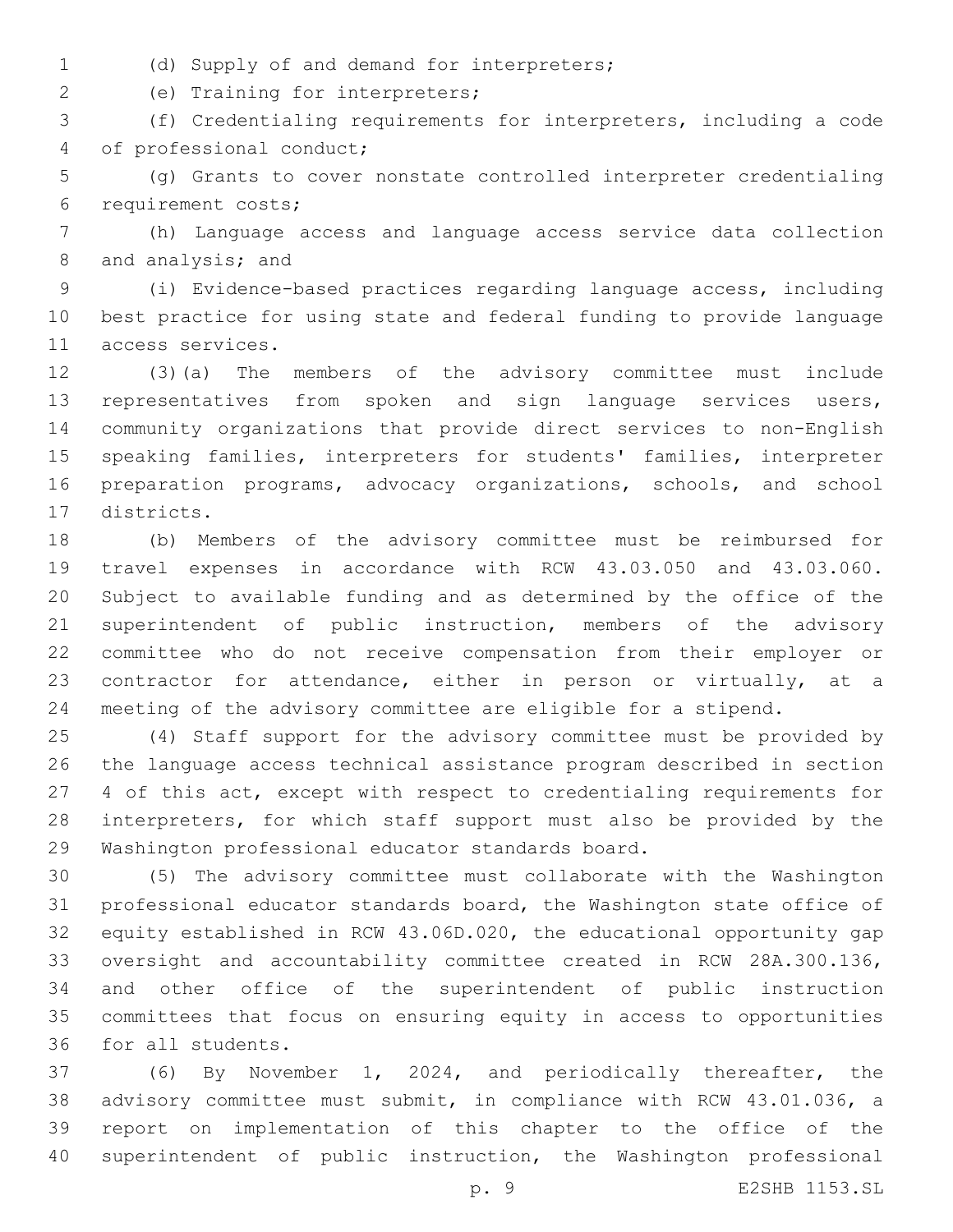educator standards board, the governor, and the appropriate 2 committees of the legislature.

 NEW SECTION. **Sec. 11.** (1) The office of the superintendent of public instruction and the Washington professional educator standards board shall collaborate to establish credentialing requirements for interpreters as described in this section.

 (2) Prior to establishing new credentialing requirements for interpreters, the office of the superintendent of public instruction and the Washington professional educator standards board must consult with the language access advisory committee established in section 10 11 of this act.

 (3) The credentialing requirements for interpreters must take into consideration the recommendations in the 2020 and 2021 reports 14 of the language access work group.

 (4) Credentialing requirements for interpreters, which must include minimum employment requirements, may be phased in as training and testing options become available and may be tiered based on the structure and significance of the interaction between school staff 19 and the student's family.

 (5) The office of the superintendent of public instruction and the Washington professional educator standards board must establish, and periodically update, a definition of "qualified interpreter" for 23 purposes of this chapter and for other purposes.

 (6) Once a code of professional conduct for interpreters is established, the superintendent of public instruction has the power to issue, suspend, and revoke interpreter credentials to which the code applies and to take other disciplinary actions against 28 interpreters to which the code applies.

 (7) Any activities provided by the office of the superintendent of public instruction or the professional educator standards board that are required to meet credentialing requirements, including training, testing, and applications, must be made available at no 33 cost to people who want to be interpreters.

 (8) The electronic educator certification process must be adapted 35 to include interpreter credentials.

 NEW SECTION. **Sec. 12.** The office of the superintendent of public instruction and the Washington professional educator standards